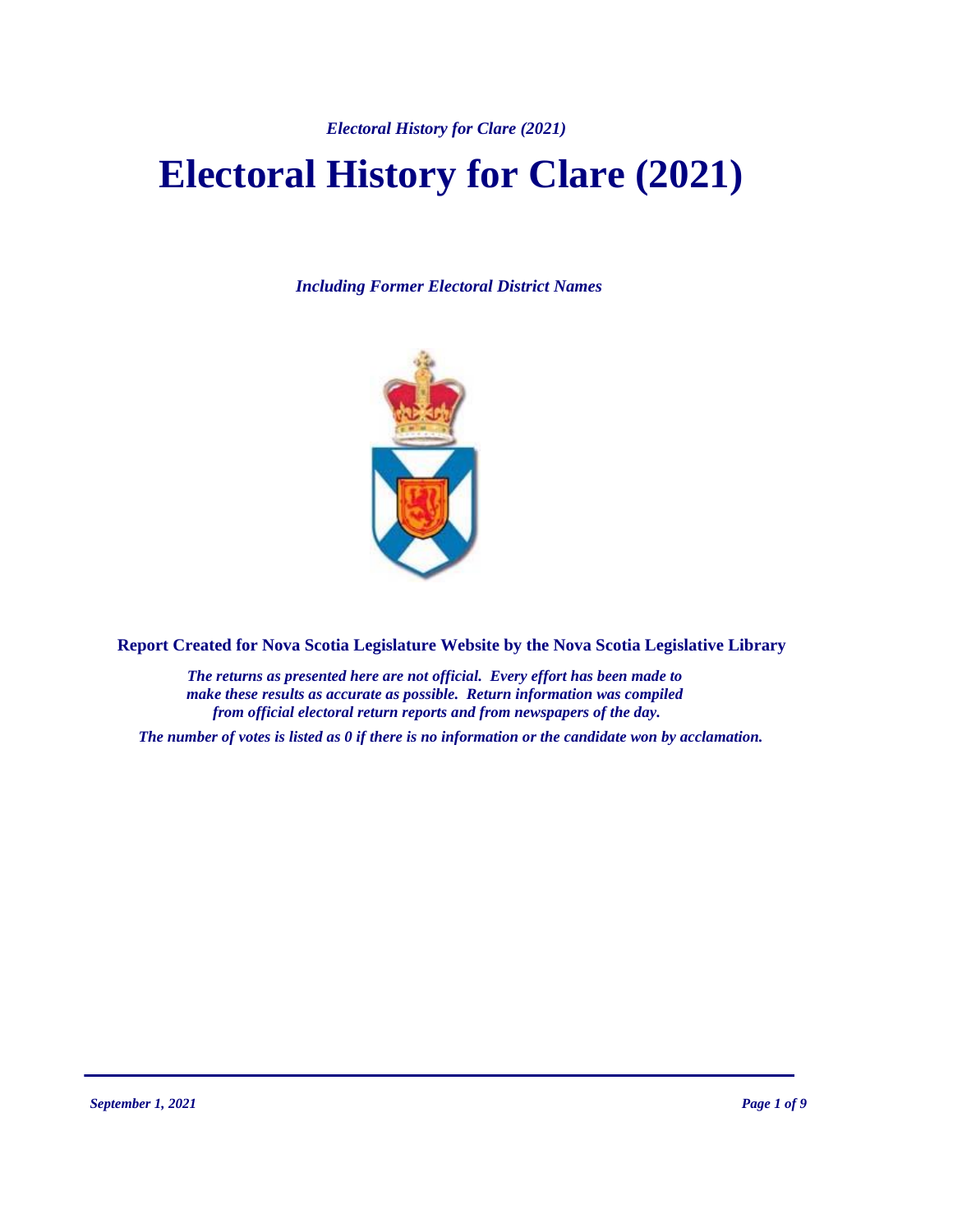#### *Electoral History for Clare (2021)*

## *Clare (2021)*

*In 2021, the exceptional electoral district of Clare was restored and Clare-Digby removed.*

| <b>Member Elected</b>  | <b>Election Date</b>            | <b>Party Elected</b> |
|------------------------|---------------------------------|----------------------|
| <b>LeBlanc, Ronnie</b> | 17-Aug-2021                     | Liberal              |
|                        | (301)<br>Majority:              |                      |
| <b>Candidate</b>       | <b>Party</b>                    | <b>Votes</b>         |
| LeBlanc, Ronnie        | Liberal                         | 2322                 |
| Deveau, Carl           | <b>Progressive Conservative</b> | 2021                 |
| MacDonald, Claire      | Green Party                     | 158                  |
| Pye, Cameron           | New Democratic Party            | 153                  |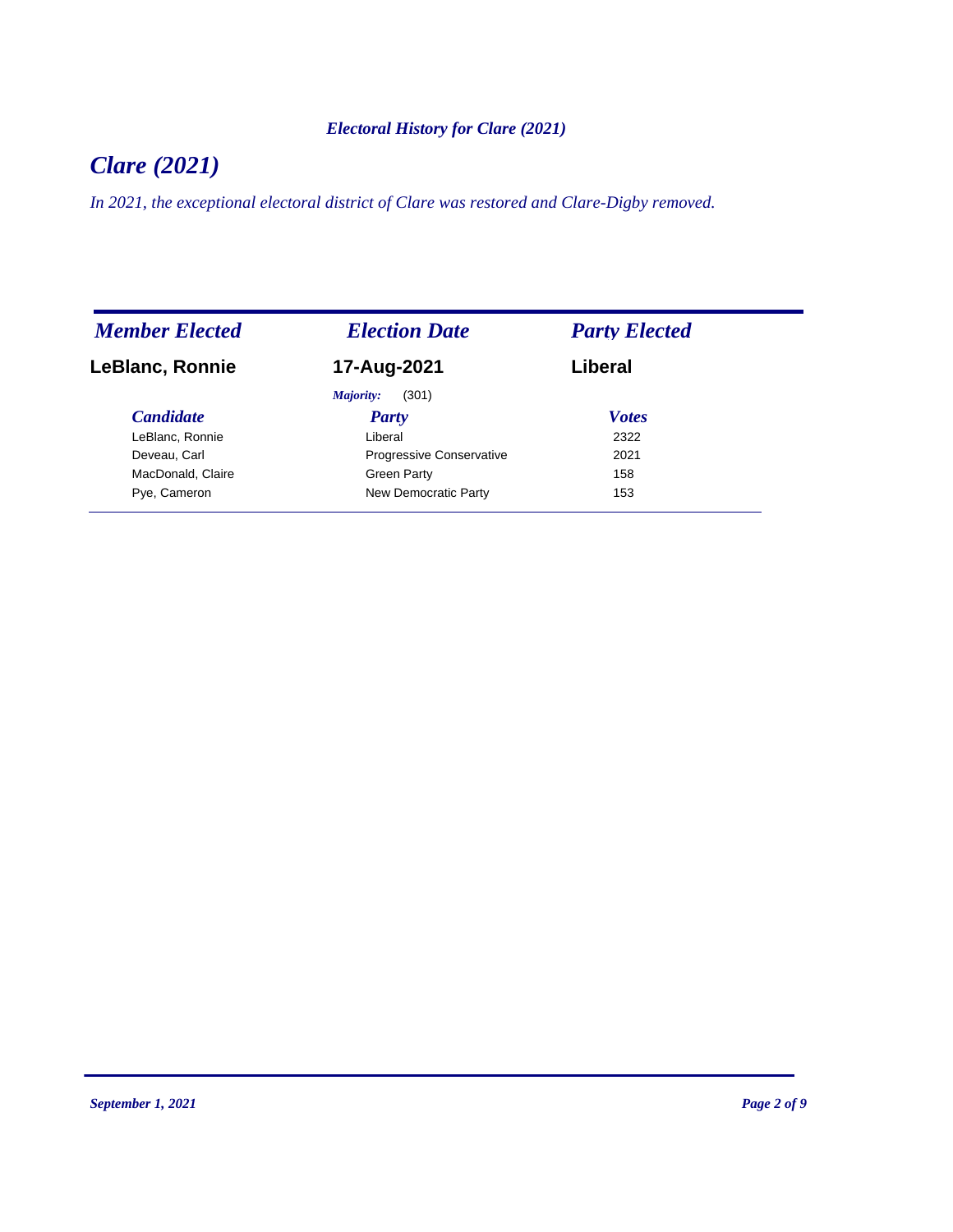*Electoral History for Clare-Digby*

# **Electoral History for Clare-Digby**

*Including Former Electoral District Names*



**Report Created for Nova Scotia Legislature Website by the Nova Scotia Legislative Library**

*The returns as presented here are not official. Every effort has been made to make these results as accurate as possible. Return information was compiled from official electoral return reports and from newspapers of the day.*

*The number of votes is listed as 0 if there is no information or the candidate won by acclamation.*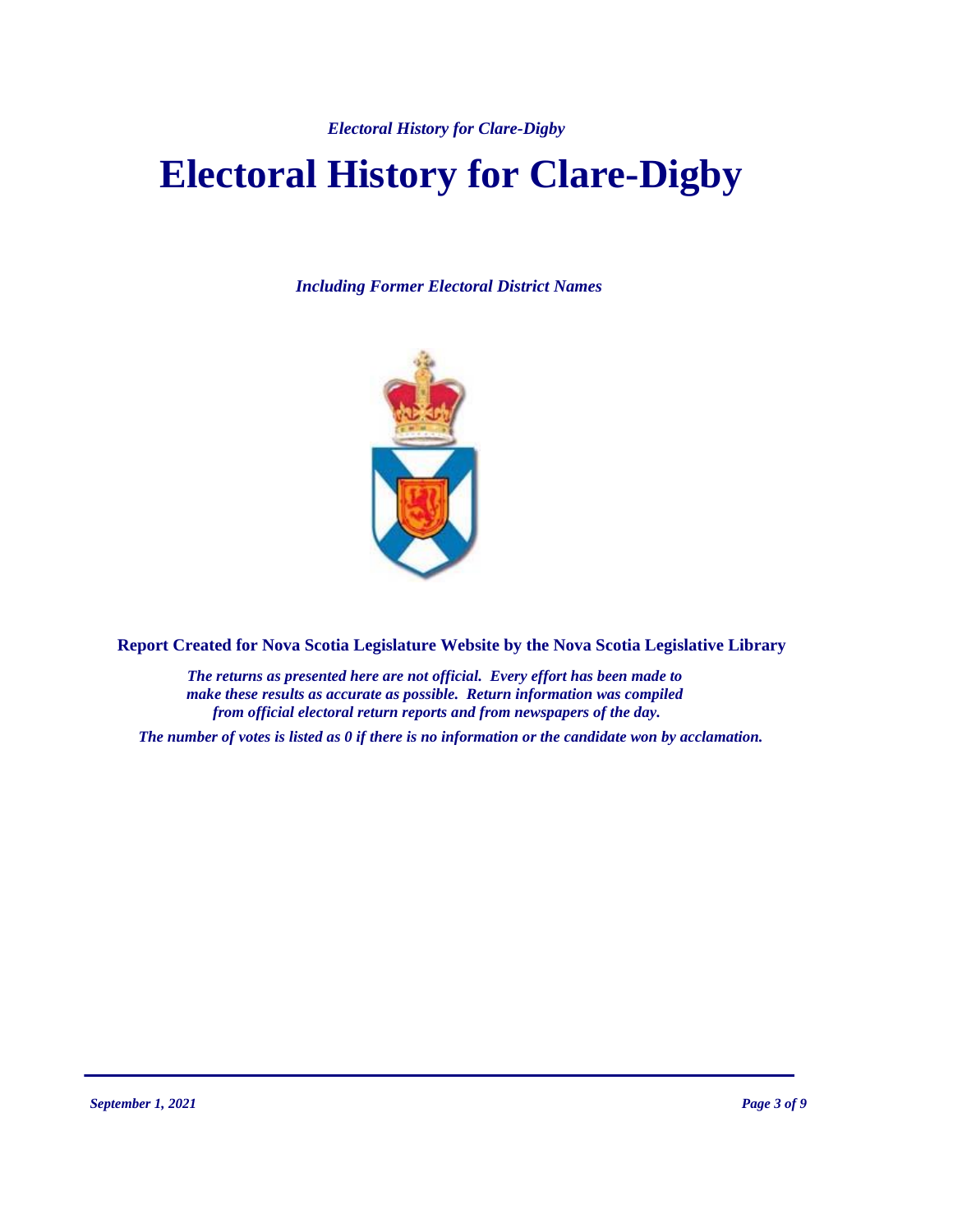#### *Electoral History for Clare-Digby*

### *Clare-Digby*

*In 2013, following the recommendations of the 2012 Electoral Boundaries Commission, Clare was renamed Clare-Digby and was expanded to include the remainder of Digby County.*

| <b>Member Elected</b> | <b>Election Date</b>                                        | <b>Party Elected</b> |
|-----------------------|-------------------------------------------------------------|----------------------|
| Wilson, Gordon Lloyd  | 30-May-2017                                                 | Liberal              |
|                       | (1761)<br>Majority:                                         |                      |
| <b>Candidate</b>      | Party                                                       | <b>Votes</b>         |
| Wilson, Gordon L.     | Liberal<br>Progressive Conservative<br>New Democratic Party | 4044<br>2283         |
| Cormier, Norm         |                                                             |                      |
| Neil, Harold          |                                                             | 1682                 |
| Wilson, Gordon Lloyd  | 08-Oct-2013                                                 | Liberal              |
|                       | (2211)<br>Majority:                                         |                      |
| <b>Candidate</b>      | Party                                                       | <b>Votes</b>         |
| Wilson, Gordon L.     | Liberal                                                     | 5122                 |
| LeBlanc, Paul Emile   | Progressive Conservative                                    | 2911                 |
| Kenley, Dean          | New Democratic Party                                        | 842                  |
| Thurber, lan          | Independent                                                 | 492                  |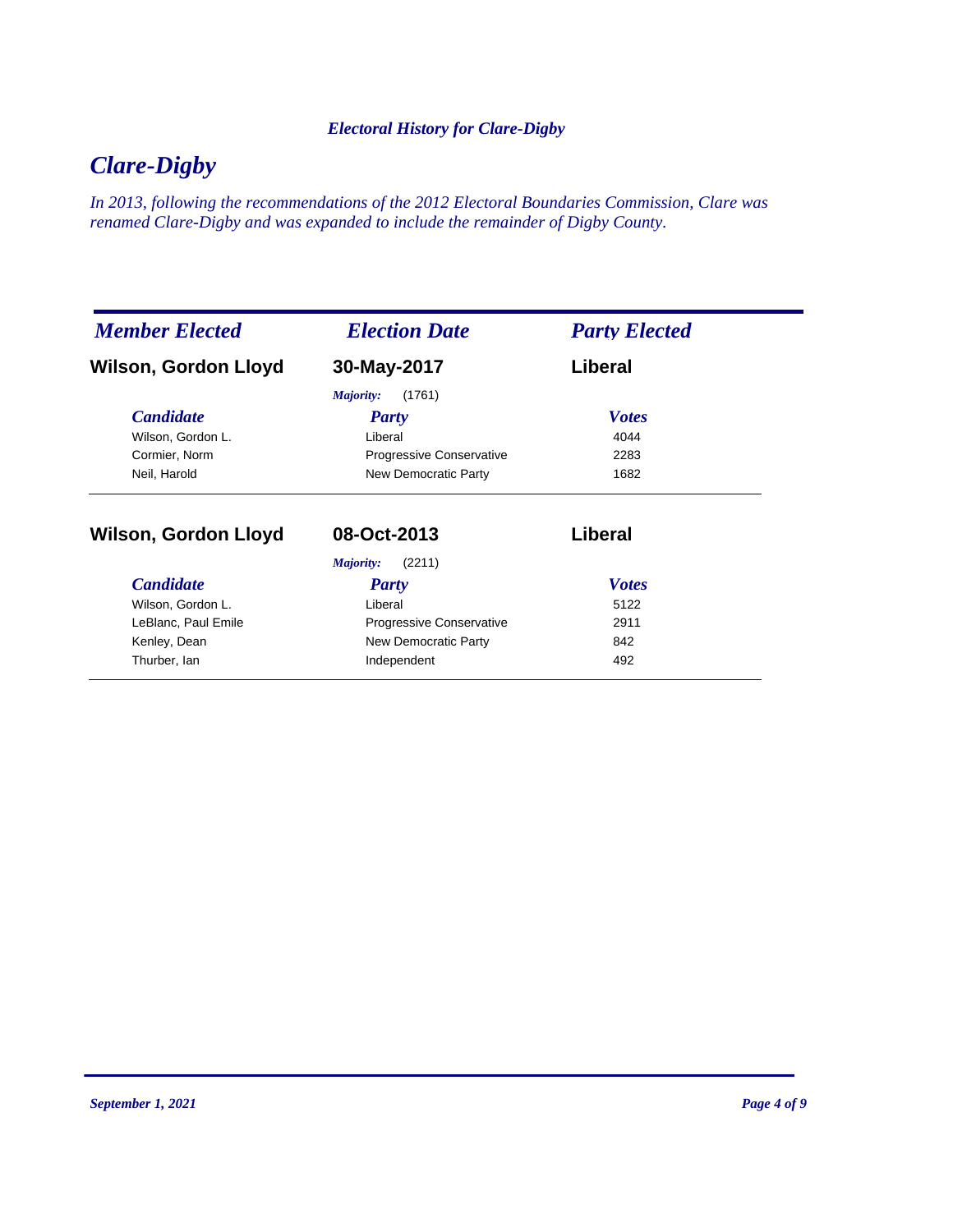# **Electoral History for Clare**

*Including Former Electoral District Names*



**Report Created for Nova Scotia Legislature Website by the Nova Scotia Legislative Library**

*The returns as presented here are not official. Every effort has been made to make these results as accurate as possible. Return information was compiled from official electoral return reports and from newspapers of the day.*

*The number of votes is listed as 0 if there is no information or the candidate won by acclamation.*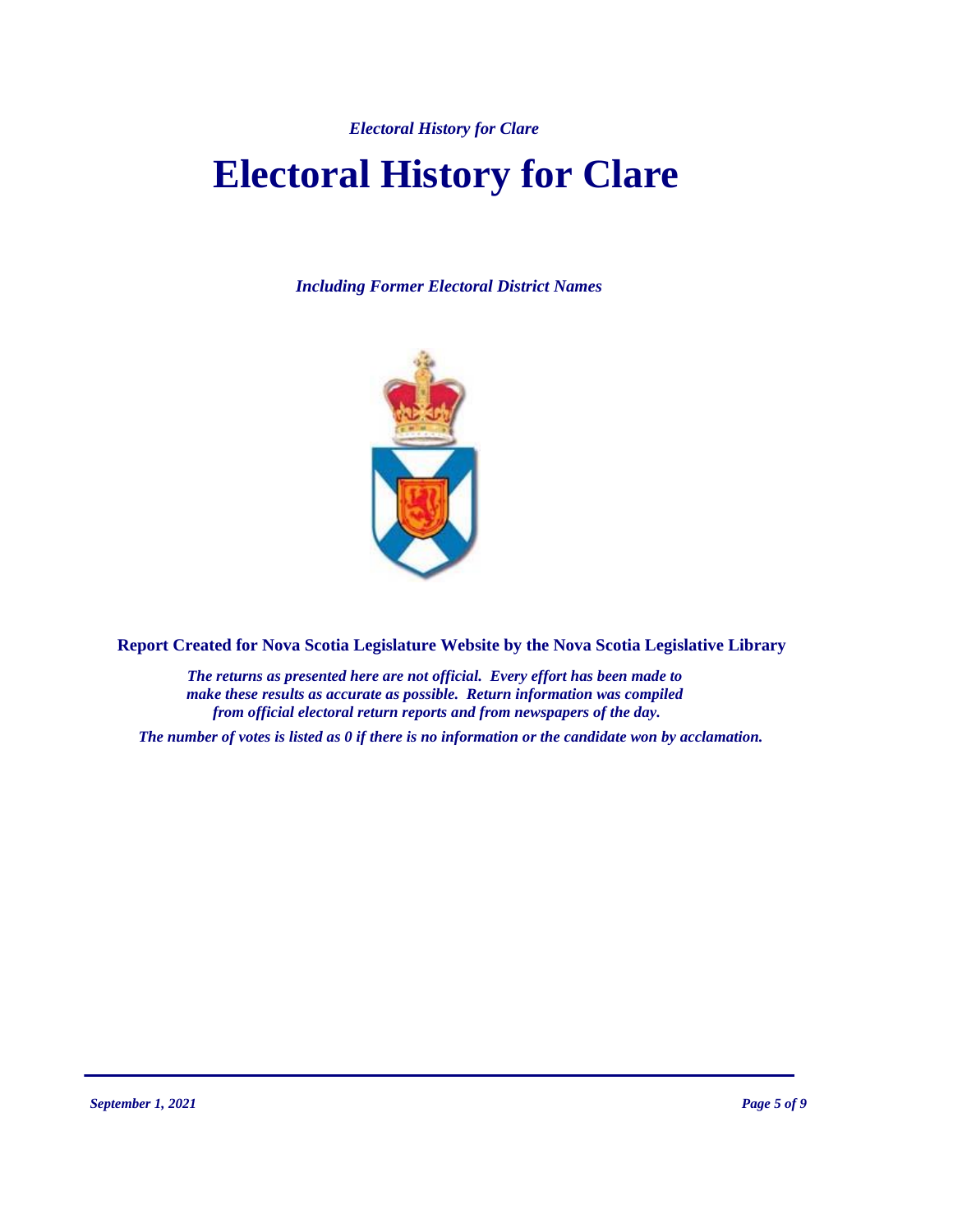### *Clare*

*Prior to the 1949 election, Clare was part of the Digby electoral district. Chapter 47 of the Statutes of Nova Scotia for 1948 divided the County of Digby into Digby and Clare.*

*Following the 2012 Electoral Boundaries Commission review, this district expanded eastward to include the remainder of Digby County and was renamed Clare-Digby.*

| <b>Member Elected</b>  | <b>Election Date</b>            | <b>Party Elected</b> |
|------------------------|---------------------------------|----------------------|
| Gaudet, Wayne Jean     | 09-Jun-2009                     | Liberal              |
|                        | <b>Majority:</b><br>(2066)      |                      |
| <b>Candidate</b>       | Party                           | <b>Votes</b>         |
| Gaudet, Wayne J.       | Liberal                         | 3392                 |
| Comeau, Paul           | <b>New Democratic Party</b>     | 1326                 |
| Doucet, Jimmy (Bernie) | <b>Progressive Conservative</b> | 459                  |
| Doucet-Bean, Diane     | <b>Green Party</b>              | 67                   |
| Gaudet, Wayne Jean     | 13-Jun-2006                     | Liberal              |
|                        | <b>Majority:</b><br>(1181)      |                      |
| <b>Candidate</b>       | <b>Party</b>                    | <b>Votes</b>         |
| Gaudet, Wayne J.       | Liberal                         | 2803                 |
| LeBlanc, Arnold        | Progressive Conservative        | 1622                 |
| Comeau, Paul           | <b>New Democratic Party</b>     | 1369                 |
| Doucet-Bean, Diane     | <b>Green Party</b>              | 82                   |
| Gaudet, Wayne Jean     | 05-Aug-2003                     | Liberal              |
|                        | Majority:<br>(2091)             |                      |
| <b>Candidate</b>       | <b>Party</b>                    | <b>Votes</b>         |
| Gaudet, Wayne J.       | Liberal                         | 3547                 |
| Boudreau, Marc         | Progressive Conservative        | 1456                 |
| Melanson, Don          | New Democratic Party            | 760                  |
| Gaudet, Wayne Jean     | 27-Jul-1999                     | Liberal              |
|                        | Majority:<br>(358)              |                      |
| <b>Candidate</b>       | Party                           | <b>Votes</b>         |
| Gaudet, Wayne J.       | Liberal                         | 2705                 |
| Comeau, Paul           | Progressive Conservative        | 2355                 |
| Melanson, Don          | New Democratic Party            | 1078                 |
| Boyer, Anne Marie      | Nova Scotia Party               | 43                   |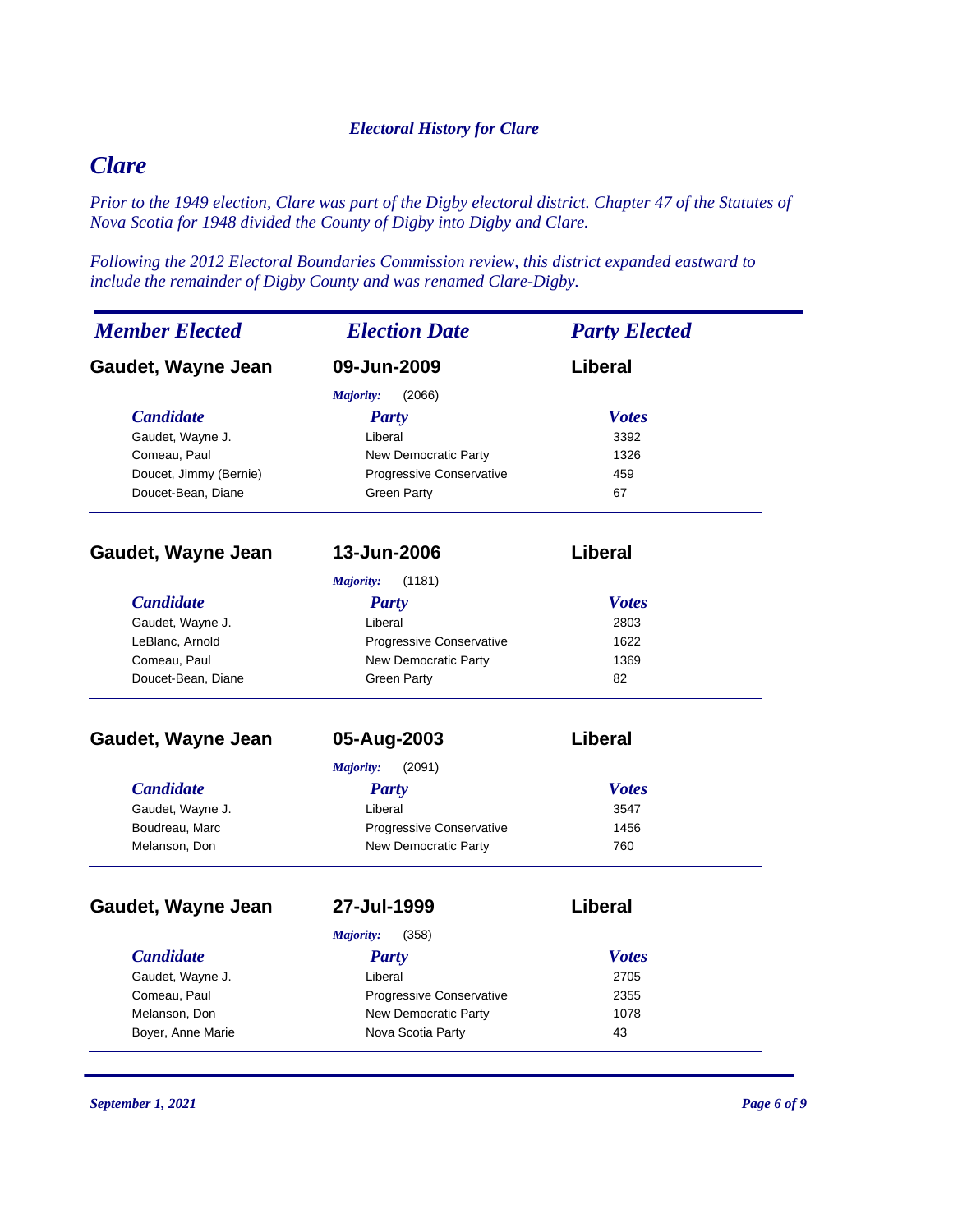| Gaudet, Wayne Jean                 | 24-Mar-1998               | Liberal                         |  |
|------------------------------------|---------------------------|---------------------------------|--|
|                                    | <b>Majority:</b><br>(372) |                                 |  |
| <b>Candidate</b>                   | <b>Party</b>              | <b>Votes</b>                    |  |
| Gaudet, Wayne J.                   | Liberal                   | 2950                            |  |
| LeBlanc, Guy Joseph                | Progressive Conservative  | 2578                            |  |
| Paddock, Vanessa                   | New Democratic Party      | 711                             |  |
| Gaudet, Wayne Jean                 | 25-May-1993               | Liberal                         |  |
|                                    | Majority:<br>(607)        |                                 |  |
| <b>Candidate</b>                   | <b>Party</b>              | <b>Votes</b>                    |  |
| Gaudet, Wayne J.                   | Liberal                   | 3461                            |  |
| LeBlanc, Guy Joseph                | Progressive Conservative  | 2854                            |  |
| Collin, Christian                  | New Democratic Party      | 342                             |  |
| LeBlanc, Guy Joseph                | 06-Sep-1988               | <b>Progressive Conservative</b> |  |
|                                    | (814)<br>Majority:        |                                 |  |
| <b>Candidate</b>                   | <b>Party</b>              | <b>Votes</b>                    |  |
| LeBlanc, Guy Joseph                | Progressive Conservative  | 3587                            |  |
| Boudreau, Nadine                   | Liberal                   | 2773                            |  |
| Slakov-Crombie, Jan                | New Democratic Party      | 280                             |  |
| LeBlanc, Guy Joseph                | 06-Nov-1984               | <b>Progressive Conservative</b> |  |
|                                    | <b>Majority:</b><br>(310) |                                 |  |
| <b>Candidate</b>                   | <b>Party</b>              | <b>Votes</b>                    |  |
| LeBlanc, Guy Joseph                | Progressive Conservative  | 3094                            |  |
| Melanson, Chester Joseph           | Liberal                   | 2784                            |  |
| Chabot, Alain                      | New Democratic Party      | 269                             |  |
| <b>Melanson, Chester</b><br>Joseph | 06-Oct-1981               | <b>Liberal</b>                  |  |
|                                    | (55)<br>Majority:         |                                 |  |
| <b>Candidate</b>                   | <b>Party</b>              | <b>Votes</b>                    |  |
| Melanson, Chester Joseph           | Liberal                   | 2228                            |  |
| LeBlanc, Guy Joseph                | Progressive Conservative  | 2173                            |  |
| Comeau, Paul Denis                 | New Democratic Party      | 1317                            |  |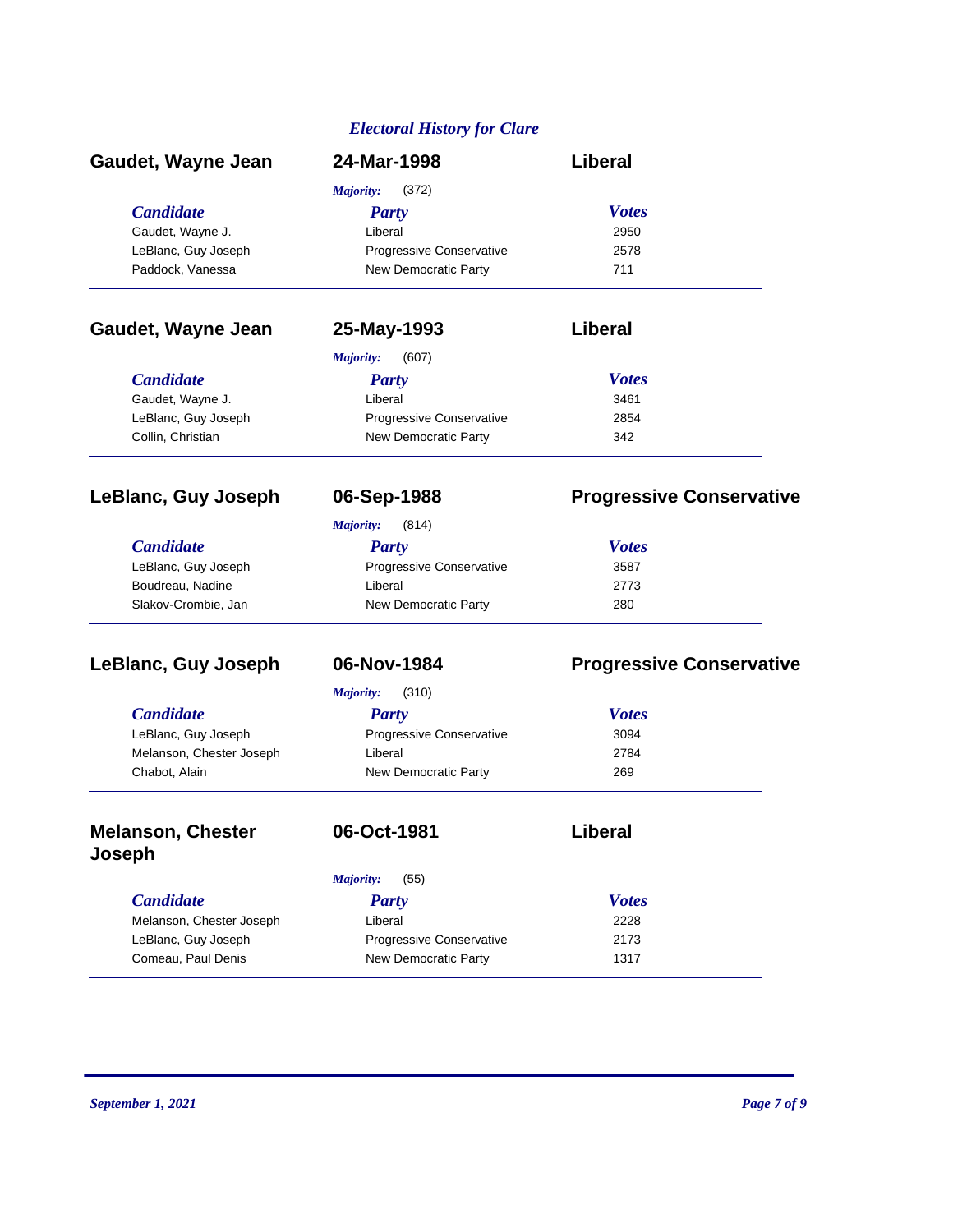| Comeau, Benoit                  | 19-Sep-1978                | <b>Liberal</b>                  |
|---------------------------------|----------------------------|---------------------------------|
|                                 | Majority:<br>(1067)        |                                 |
| <b>Candidate</b>                | <b>Party</b>               | <b>Votes</b>                    |
| Comeau, Benoit                  | Liberal                    | 2963                            |
| Comeau, Gerald J. B.            | Progressive Conservative   | 1896                            |
| Gagnon, Sylvio                  | New Democratic Party       | 388                             |
| Comeau, Benoit                  | 02-Apr-1974                | Liberal                         |
|                                 | <b>Majority:</b><br>(1741) |                                 |
| <b>Candidate</b>                | <b>Party</b>               | <b>Votes</b>                    |
| Comeau, Benoit                  | Liberal                    | 2959                            |
| Doucet, Vincent L.              | Progressive Conservative   | 1218                            |
| Belliveau, Jean L.              | New Democratic Party       | 668                             |
| Comeau, Benoit                  | 13-Oct-1970                | Liberal                         |
|                                 | <b>Majority:</b><br>(879)  |                                 |
| <b>Candidate</b>                | <b>Party</b>               | <b>Votes</b>                    |
| Comeau, Benoit                  | Liberal                    | 2712                            |
| Comeau, Paul J.                 | Progressive Conservative   | 1833                            |
|                                 |                            |                                 |
| Comeau, Benoit                  | 30-May-1967                | <b>Liberal</b>                  |
|                                 | <b>Majority:</b><br>(543)  |                                 |
| <b>Candidate</b>                | <b>Party</b>               | <b>Votes</b>                    |
| Comeau, Benoit                  | Liberal                    | 2384                            |
| Pothier, Hector Joseph          | Progressive Conservative   | 1841                            |
| <b>Pothier, Hector Joseph</b>   | 08-Oct-1963                | <b>Progressive Conservative</b> |
|                                 | <b>Majority:</b><br>(214)  |                                 |
| <b>Candidate</b>                | <b>Party</b>               | <b>Votes</b>                    |
| Pothier, Hector Joseph          | Progressive Conservative   | 2154                            |
| LeBlanc, Joseph C.              | Liberal                    | 1940                            |
| <b>Belliveau, Pierre Elisee</b> | 07-Jun-1960                | Liberal                         |
|                                 | (181)<br><b>Majority:</b>  |                                 |
| <b>Candidate</b>                | <b>Party</b>               | <b>Votes</b>                    |
| Belliveau, Pierre Elisee        | Liberal                    | 2215                            |
| Weaver, Kenneth                 | Progressive Conservative   | 2034                            |